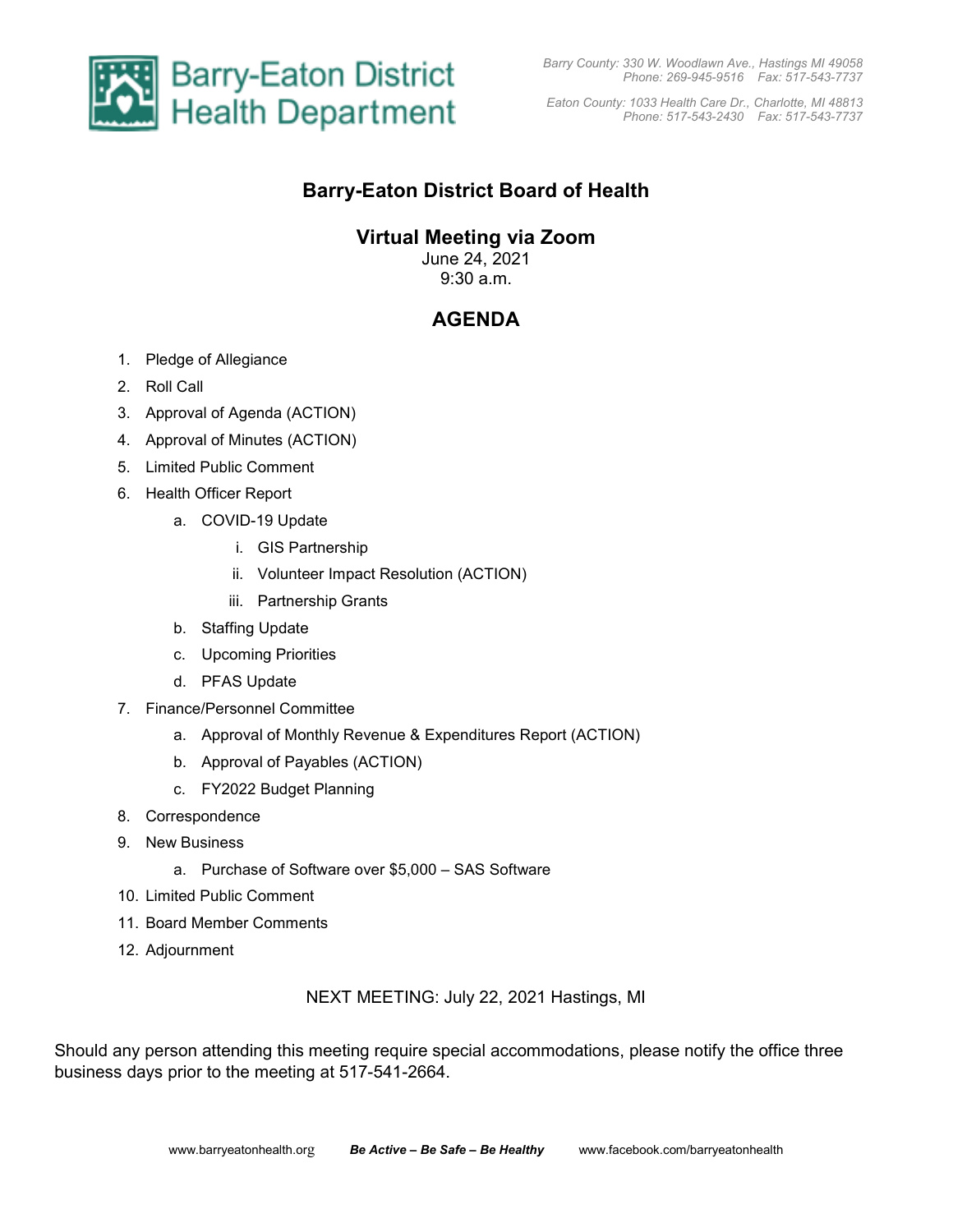

*Eaton County: 1033 Health Care Dr., Charlotte, MI 48813 Phone: 517-543-2430 Fax: 517-543-7737*

#### Minutes of the Board of Health June 24, 2021 Virtual Meeting via Zoom

Meeting was called to order by Chairperson Geiger at 9:30 a.m.

| Pledge of<br>1.<br>Allegiance          | All present joined in for the Pledge of Allegiance.                                                                                                                                                                                                                                                                                                                                                                                                                                                                                                                                                                                                                                                                                                                                                                                                                                                                                                                                                                                                                                                                                                                                                                                                                                                                                                                                                                                                                                                                               |
|----------------------------------------|-----------------------------------------------------------------------------------------------------------------------------------------------------------------------------------------------------------------------------------------------------------------------------------------------------------------------------------------------------------------------------------------------------------------------------------------------------------------------------------------------------------------------------------------------------------------------------------------------------------------------------------------------------------------------------------------------------------------------------------------------------------------------------------------------------------------------------------------------------------------------------------------------------------------------------------------------------------------------------------------------------------------------------------------------------------------------------------------------------------------------------------------------------------------------------------------------------------------------------------------------------------------------------------------------------------------------------------------------------------------------------------------------------------------------------------------------------------------------------------------------------------------------------------|
| <b>Roll Call</b><br>2.                 | Board Members Present: Commissioner Joe Brehler, Commissioner Jon<br>Smelker, Commissioner Blake Mulder, Commissioner Ben Geiger and<br>Commissioner Dave Jackson.<br>Staff Present: Colette Scrimger (Health Officer), Andrew Roush (Administrative<br>Services Director), Jay VanStee (Environmental Health Director), Carol Balkon                                                                                                                                                                                                                                                                                                                                                                                                                                                                                                                                                                                                                                                                                                                                                                                                                                                                                                                                                                                                                                                                                                                                                                                             |
|                                        | (EH Specialist) and Anne Barna (Planning and Health Promotion Director).                                                                                                                                                                                                                                                                                                                                                                                                                                                                                                                                                                                                                                                                                                                                                                                                                                                                                                                                                                                                                                                                                                                                                                                                                                                                                                                                                                                                                                                          |
| Approval of<br>3.<br>Agenda            | Motion by Commissioner Jackson, supported by Commissioner Smelker to<br>approve the agenda as provided. All ayes, motion carried.                                                                                                                                                                                                                                                                                                                                                                                                                                                                                                                                                                                                                                                                                                                                                                                                                                                                                                                                                                                                                                                                                                                                                                                                                                                                                                                                                                                                 |
| 4.<br>Approval of<br><b>Minutes</b>    | Motion by Commissioner Mulder, supported by Commissioner Jackson to<br>approve the May 2021 Meeting minutes as revised. All ayes, motion carried.                                                                                                                                                                                                                                                                                                                                                                                                                                                                                                                                                                                                                                                                                                                                                                                                                                                                                                                                                                                                                                                                                                                                                                                                                                                                                                                                                                                 |
| <b>Limited Public</b><br>5.<br>Comment | <b>NONE</b>                                                                                                                                                                                                                                                                                                                                                                                                                                                                                                                                                                                                                                                                                                                                                                                                                                                                                                                                                                                                                                                                                                                                                                                                                                                                                                                                                                                                                                                                                                                       |
| <b>Health Officer</b><br>6.<br>Report  | COVID-19 Update<br>a.<br>i. GIS Partnership - Anne shared details of the partnership with<br>Eaton IT, and emphasized the positive effect of displaying the<br>district's GIS Covid information throughout the pandemic.<br>ii. Volunteer Impact Resolution - Motion by Commissioner<br>Brehler, supported by Commissioner Mulder to adopt the<br>Volunteer Impact Resolution recognizing the contributions of<br>COVID-19 vaccine clinic and contact tracing/case investigation<br>volunteers. All ayes, motion carried.<br>iii. Partnership Grants - Funding has been received to partner<br>with MCDC and the Barry United Way to advance creative<br>outreach efforts to better serve community members through<br>vaccine administration.<br>b. Staffing Update<br>The Agency still has a variety of vacancies and is actively seeking<br>qualified candidates to fill the available positions. Colette also provided<br>the Board with an update regarding the recent posting to seek a<br>replacement for the Medical Director position.<br><b>Upcoming Priorities</b><br>c.<br>Colette highlighted for the Board some upcoming priorities, which the<br>Agency and staff will focus on for the next six months to a year. These<br>include items such as training new staff, stabilizing our core service<br>routines, implementation of new software, updating job descriptions,<br>resuming accreditations and restarting various employee committees<br>(Internal Support Team/Employee Wellness/Quality Improvement). |